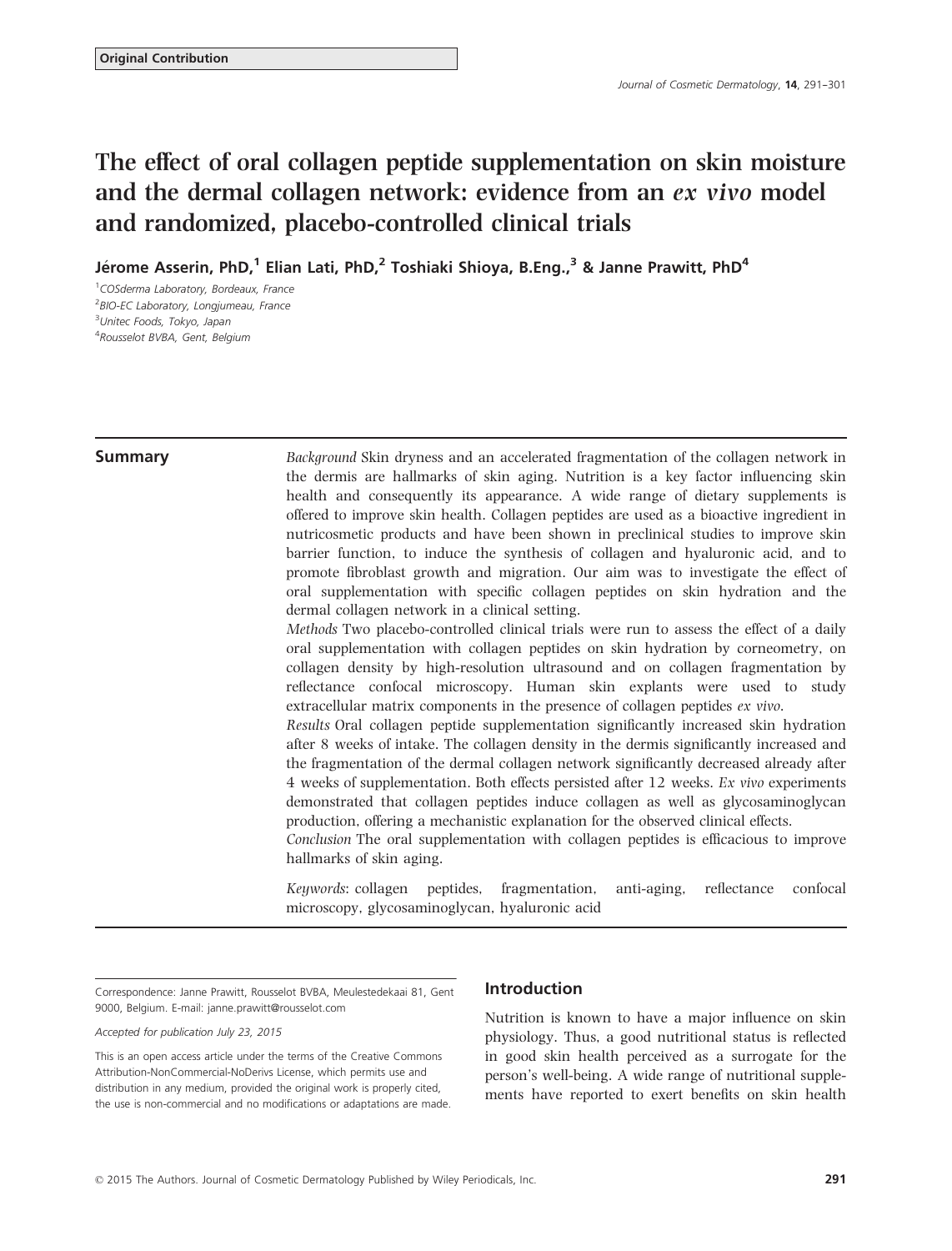claiming to lead to a more youthful appearance.<sup>1</sup> Unfortunately, the scientific evidence for those claims is often preliminary.<sup>2</sup>

While young skin is firm, smooth and of radiant appearance, profound changes occur in the structure of the dermis and epidermis over time through processes of intrinsic and extrinsic aging. The collagen density of the dermis decreases with age and is associated with a reduction in dermal thickness. $3$  The dermal collagen network becomes increasingly fragmented presenting shorter and less organized fibers and accumulating degraded collagen fragments.<sup>4</sup> An increase in matrix metalloproteinase (MMP) expression accounts for the accelerated collagen degradation. $5$  In parallel, the synthesis of new extracellular matrix components by dermal fibroblasts slows down, failing to adequately replace the degraded matrix.<sup>6</sup> The elastic fibers of the papillary dermis loose integrity during aging and reach less far into the dermal–epidermal junction. This overall loss in elasticity and strength leads to sagging and wrinkling.<sup>7,8</sup> The amount of hyaluronic acid, which is abundant in both epidermis and dermis, decreases with age.<sup>9</sup> This is reflected in the reduced capacity to retain moisture, leading to the typically dry skin of aging people and most importantly impairing the epidermal barrier function.<sup>10</sup>

Collagen peptides are natural bioactive ingredients used in many nutricosmetic products, orally taken nutritional supplements which provide skin health and beauty benefits. Collagen peptides present as a mix of specific peptides of different length with high abundance of the amino acids hydroxyproline, glycine, and proline, which are produced by enzymatic hydrolysis of native collagen extracted from animal connective tissues. Hydroxyproline is unique to collagen and can be used analytically to differentiate collagen from other proteins. Collagen peptides are efficiently digested into di- and tripeptides, which are resistant to further intracellular hydrolysis. $11$  The peptides are transported across the intestinal mucosa by the transporter PEPT-1.<sup>12</sup> In humans, hydroxyproline containing di- and tripeptides have been shown to appear one hour after ingestion of collagen peptides at nanomolar concentrations in the blood.<sup>13</sup> Investigations using radioactively labeled collagen peptides have demonstrated that the absorbed peptides reach the  $\sin^{14}$  and are retained in the tissue for up to 2 weeks. $15$ 

A growing body of evidence demonstrates the efficacy of collagen peptides to improve parameters of skin physiology in preclinical studies. Collagen peptides were shown to increase hyaluronic acid production in dermal fibroblasts $16,17$  and to improve skin barrier function by increasing the water content of the stra-

tum corneum.<sup>16,18,19</sup> Further, collagen peptides induce the synthesis of collagen on the mRNA and protein  $level<sup>20,21</sup>$  as well as the production of stronger collagen fibrils,  $2^2$  promote growth of skin fibroblasts,  $2^3$  and induce fibroblast migration. $24.25$  In contrast, clinical evidence for the efficacy of collagen peptides on human skin is still scarce.<sup>26-30</sup>

Therefore, we have conducted two clinical trials showing the increase of skin hydration and the quantitative and qualitative improvement of the collagen dermal network upon oral supplementation of collagen peptides. Investigations in human ex vivo skin biopsies demonstrated that collagen peptides induce collagen as well as hyaluronic acid production. To the best of our knowledge, this is the first report of clinical evidence for the efficacy of collagen peptides to improve the dermal collagen fragmentation and thus to counteract a hallmark of skin aging.

# Materials and methods

# Test products

The studies were performed using specific collagen peptides of fish origin (Peptan<sup>®</sup>F) and porcine origin (Peptan<sup>®</sup>P) with an average molecular weight of 2000–5000 Da. All products were provided by Rousselot.

## Clinical study 1

A minimized, placebo-controlled, parallel-group, double-blind, monocentric study was performed in 2008 at SOUKEN Laboratories in Tokyo, Japan. The protocol was conducted according to the guidelines of Good Clinical Practice and the Helsinki declaration. All participants gave their informed consent.

Participants were selected from the SOUKEN laboratory database according to the following eligibility criteria: Japanese women, 40–59 years old, low skin water content, not pregnant, no systemic disease, no intolerance to fish or gluten, no medications, and no food supplements. Sixty women were screened, and 33 were allocated to either a placebo (dextrin) or one of two treatment (Peptan<sup>®</sup>F [fish] or Peptan<sup>®</sup>P [porcine]) groups minimizing for variation in skin water content. Participants took a formulated drink at bedtime which contained either 10 g placebo or 10 g Peptan. Treatment took place on 56 consecutive days. Assessment of facial skin parameters was performed at baseline and after 4 and 8 weeks of treatment in a controlled environment with a room temperature of  $22 \pm 1$  °C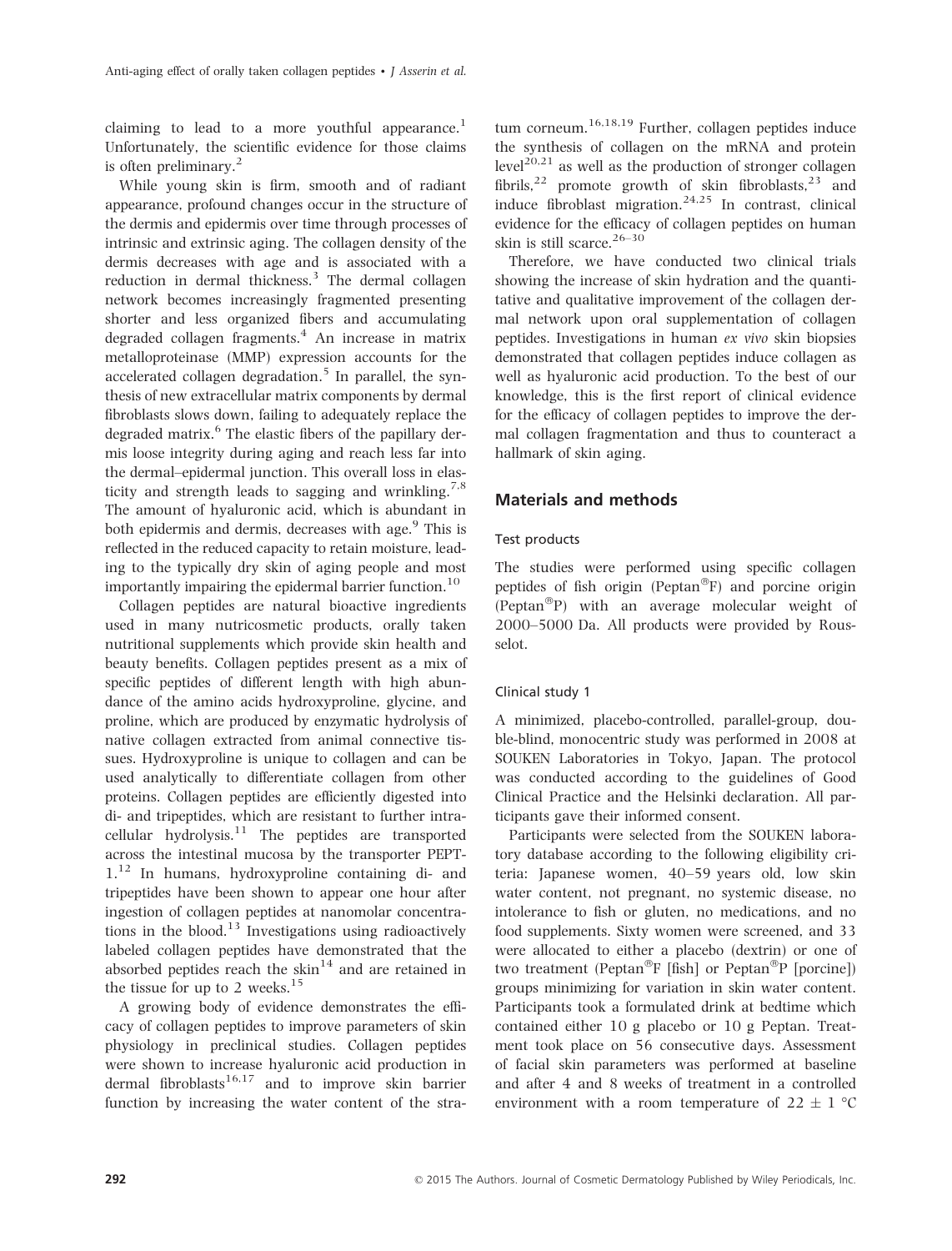and a relative humidity of  $50 \pm 10\%$  after 30 min of acclimatization. Skin moisture level was measured by conductance with a Corneometer® device (CK electronic, Köln, Germany) at three different application points per subject. The rate of transepidermal water loss (TEWL) was assessed with a Tewameter® device (CK electronic) on the line between the ear lobe and mouth edge at 3 cm distance from the earlobe.

### Clinical study 2

A randomized, placebo-controlled, parallel-group, double-blind, monocentric study was performed in 2012 at COSderma Laboratories in Bordeaux, France. The protocol was approved by a French Ethics Committee following the guidelines of the French authorities (AFSSAPS). The study was performed according to the guidelines of Good Clinical Practice and the Helsinki declaration. All participants gave their informed consent.

Participants were selected from the COSderma laboratory database according to the following eligibility criteria: Caucasian women, 40–65 years old, BMI of 18–25 kg/m<sup>2</sup> , Fitzpatrick phototype I–IV, all skin types, not pregnant, no systemic disease, no intolerance to fish or gluten, no medications, no food supplements, no changes in dietary habits or hormonal treatment in the last 3 months, no beauty care in the last month, and no extensive sun exposure just before or during the study. One hundred and six women were randomly allocated to either a placebo (maltodextrin) or a treatment (Peptan®F) group. Participants took a formulated powder drink in the morning before breakfast which contained either 10 g placebo or 10 g Peptan. Treatment took place on 84 consecutive days. Assessment of skin parameters was performed at baseline and after 4 and 12 weeks of treatment in a controlled environment with a room temperature of  $20 \pm 2$  °C and a relative humidity of  $45 \pm 5\%$  after 20 min of acclimatization. Single measurements were performed at the forearm with the same location dedicated to one type of measurement for the duration of the study. Collagen density of the dermis was measured by high-frequency real-time ultrasound of the skin with a Dermcup® device (Atys Medical, Soucieu en Jarrest, France). The echogenic collagen and elastic fibers of the dermis were visualized in a vertical cross section. The echogenicity was quantified by visual scoring on a 10-point scale. The fragmentation of collagen in the reticular dermis was assessed by reflectance confocal microscopy using a Vivascope3000® device (MAVIG GmbH, München, Germany) which

provides horizontal optical cross sections of  $\leq 5$  µm of the epidermis and the dermis with a maximal depth of 200 lm visualizing the cellular microstructure. The image of the stack positioned 25 µm below the papillary dermis provides information on the fragmentation of the reticular dermis. The images were quantified with the Software CONFOSCAN (NIDEK Technologies Srl, Padova, Italy). Briefly, the collagen fibers were identified by binarization within a defined region of interest with the same threshold used for all time points per subject. The fragmentation was calculated as the number of objects/average object surface.

#### Ex vivo experiments

Human skin explants with an average diameter of 10 mm were prepared from a thighplasty sample of a 49-year-old Caucasian woman. Explants were kept in culture at 37 °C and 5%  $CO<sub>2</sub>$  in BIO-EC's Explants Medium containing 5% serum for 9 days and incubated with 0.01, 0.1, or 1 mg/mL specific collagen peptides of fish origin (Peptan<sup>®</sup>F). Experiments were performed in triplicates. Culture medium containing the product was renewed on day 2, 5, and 7. On day 9, the explants were harvested, fixed in Bouin solution, dehydrated, and embedded in paraffin. Sections of 5 lm were prepared, mounted on silanized glass slides, and submitted to different stainings. For the observation of general skin morphology, slides were stained with Masson's Trichrome, Goldner variant. Acidic glycosaminoglycans were stained with Alcian Blue and total collagen with picro-Sirius Red. Microscopic observations were made using a Leica DMLB microscope at a  $20\times$  magnification. Ten pictures were taken of each sample of the triplicate with a DP 72 Olympus camera (Olympus Life Science, Hamburg, Germany). For each condition, 15 representative pictures were selected and quantified with the  $O_L$ <sub>MPUS</sub>  $C_{ELL}$ <sup>D</sup> software (Olympus Life Science).

#### Statistical analysis

Statistical analysis was performed with spss version 17.0 (SPSS Inc., Chicago, IL, USA) or GRAPHPAD PRISM version 5.04 (GraphPad Software, La Jolla, CA, USA). Normality was tested with the Shapiro–Wilk test. Homogeneity between groups at baseline was tested by ANOVA. Differences intragroup over time and between treatment groups per time point were calculated by ANOVA or ANCOVA with a post hoc analysis using the Dunnett's test. Statistical significance was considered when  $P < 0.05$ .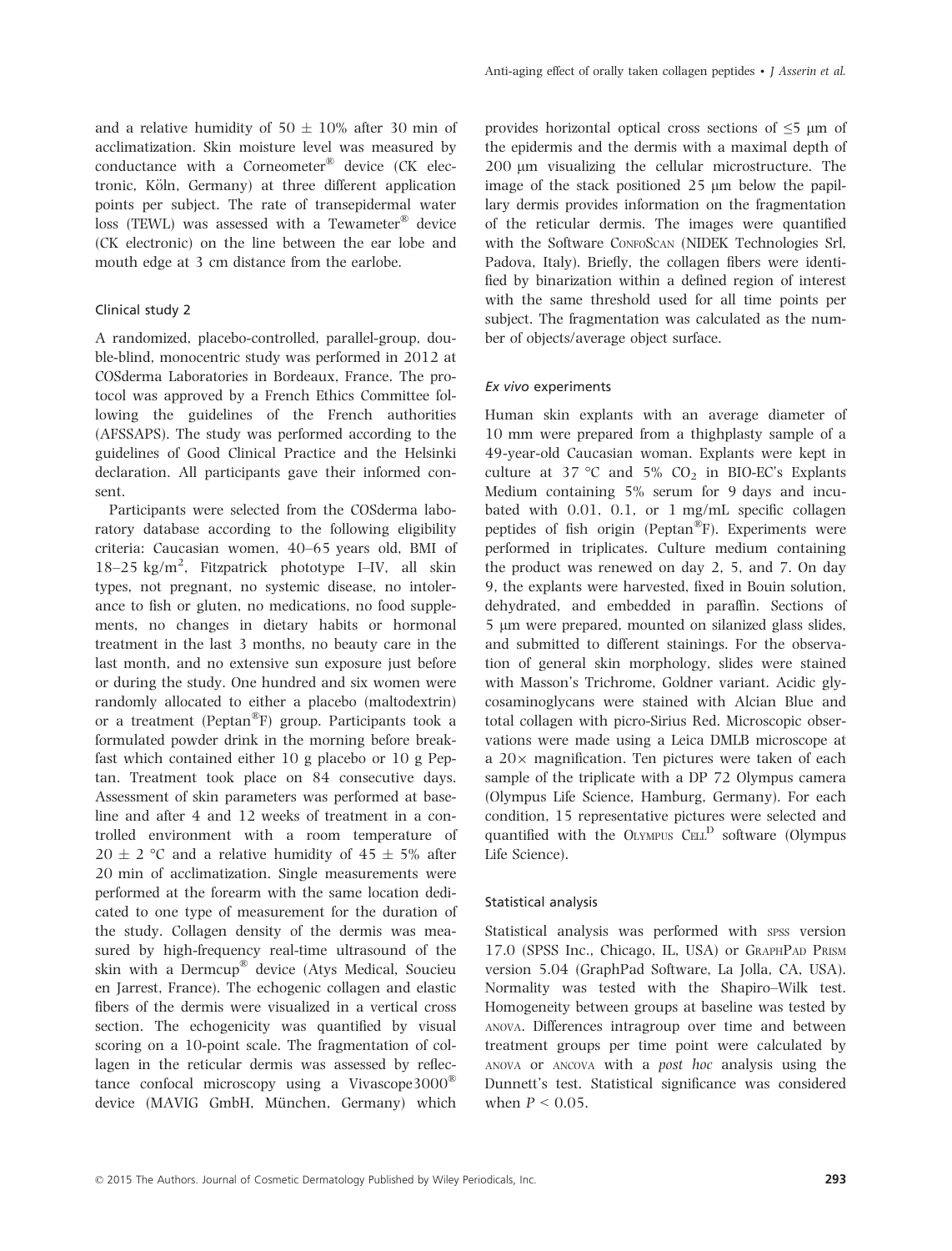# Results

#### Peptan improves skin hydration in humans

Aging of the skin is associated with a decrease in water content. In a first clinical pilot study, we evaluated the effect of oral Peptan intake on skin hydration. Thirtythree women were distributed equally on a placebo and two treatment groups by minimizing for variation in skin water content (Fig. 1). The participants took 10 g of placebo or Peptan of fish (Peptan®F) or porcine (Pep $tan^{\circledR}P$ ) origin orally per day for a duration of 8 weeks. All participants finished the study according to the protocol and no adverse events were reported.

Two parameters of skin hydration were assessed, skin moisture level measured as a function of conductance and TEWL. While there was no change in the placebo group, the oral intake of Peptan F over 8 weeks led to a significant increase of skin moisture level by 12% (Fig. 2). Peptan P significantly increased skin moisture level by 16% already after 4 weeks of treatment and as much as 28% after 8 weeks  $(P = 0.003$  vs placebo at 8 weeks). TEWL was not different between both Peptan groups and the placebo (data not shown). Thus, the oral intake of Peptan seems to effectively improve skin hydration without affecting TEWL.

#### Peptan increases collagen density in the human dermis

To gain extended insight on the efficacy of Peptan to improve skin aging parameters, we performed a randomized, placebo-controlled, double-blind trial. One hundred and six women were screened for eligibility and randomly allocated to take 10 g placebo  $(n = 52)$ or Peptan ( $n = 54$ ) per day as a flavored powder drink for a duration of 12 weeks. One hundred and one par-



Figure 1 Flowchart of the clinical pilot study performed at SOU-KEN laboratories, Japan.



Figure 2 Effect of the daily oral intake of 10 g Peptan compared to placebo on skin hydration determined by Corneometer in women ( $n = 11/\text{group}$ ). Values are presented as mean  $\pm$  SEM. Statistical differences were calculated by ANOVA and Dunnett's post hoc test with  $*P < 0.05$ ,  $*P < 0.01$ ,  $**P < 0.001$ ;  $*comparison$ with baseline, § comparison with placebo.



Figure 3 Flowchart of the clinical study performed at COSderma laboratories, France.

ticipants completed the study according to the protocol, with 18 subjects (placebo  $n = 7$ , Peptan  $n = 11$ ) presenting minor deviations from the protocol regarding the product administration (Fig. 3). No adverse events were reported. Three subjects were withdrawn from the placebo group, two on their own request and one for noncompliance. Two subjects were lost to follow-up from the Peptan group. Reflectance confocal microscopy data on collagen fragmentation was not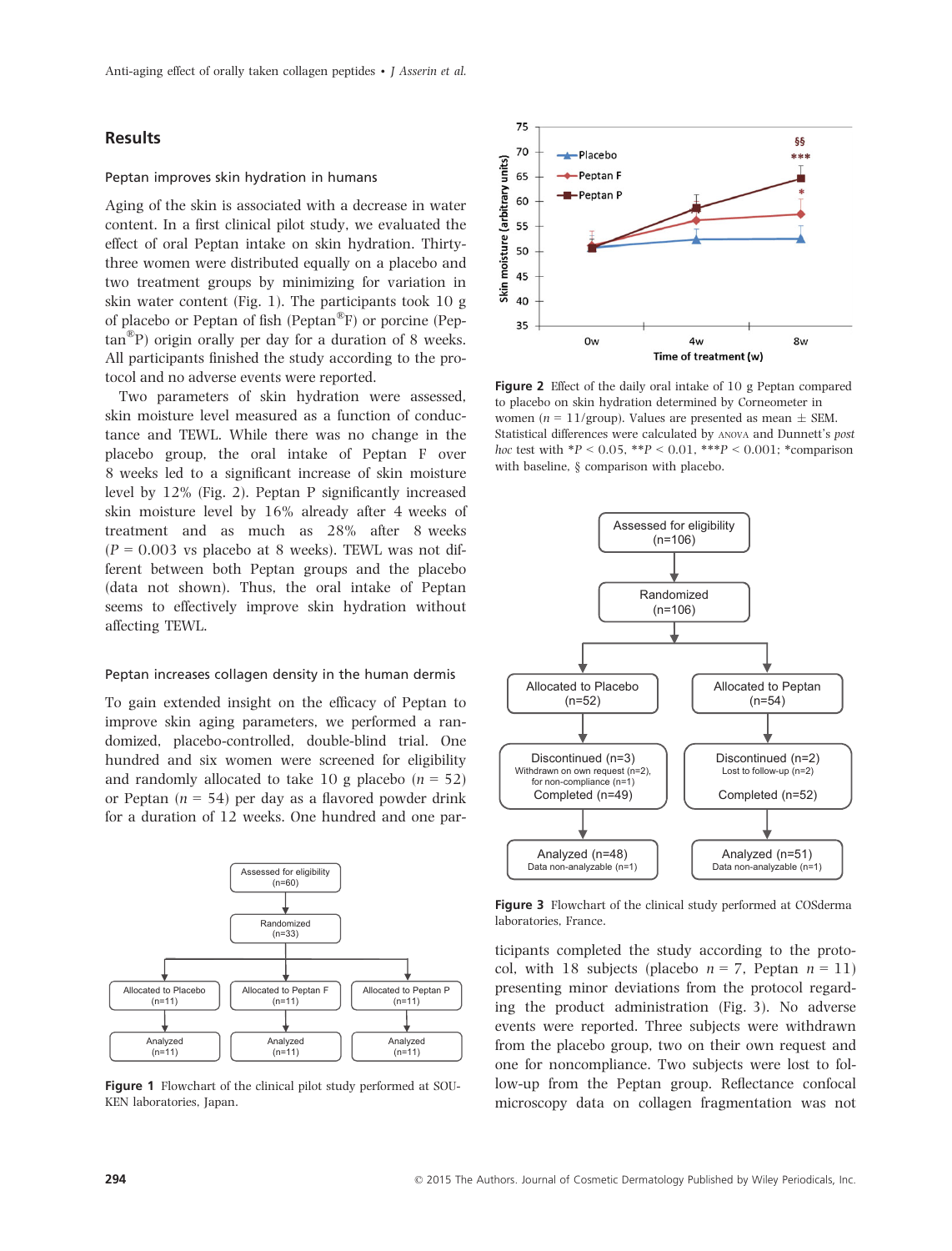|                         | Placebo ( $n = 49$ ) | Peptan $(n = 52)$ |
|-------------------------|----------------------|-------------------|
| Age (year)              | 52.4(2.6)            | 54.8(2.6)         |
| Phototype (Fitzpatrick) |                      |                   |
| ı                       | 0                    | 2(4%)             |
| Ш                       | 19 (39%)             | 18 (35%)          |
| Ш                       | 29 (60%)             | 31 (60%)          |
| IV                      | $1(2\%)$             | $1(2\%)$          |
| Skin type               |                      |                   |
| Normal                  | 13 (27%)             | 13 (25%)          |
| Dry mixed               | O                    | $1(2\%)$          |
| Dry                     | 36 (73%)             | 38 (73%)          |

Table 1 Baseline characteristics of women randomly allocated to the placebo and the Peptan group. Data are presented as means (SD) or numbers (%).

analyzable for one subject in each group. Hence, the results from 48 subjects of the placebo group and of 51 subjects of the Peptan group are presented below. As shown in Table 1, there were no differences between both groups at baseline regarding age, the distribution of phototype as well as skin type.

A major structural skin parameter that is altered during aging is the density of the collagen layer in the dermis. We evaluated the effect of Peptan intake on this parameter by measuring echogenicity using highfrequency ultrasound. Echogenicity of the dermis did not change in the placebo group during the course of the study. The oral intake of Peptan resulted in a highly significant increase of the dermal echogenicity as early as 4 weeks after the start of the treatment when compared to the baseline value and this effect



Figure 4 Effect of the daily oral intake of 10 g Peptan compared to placebo on collagen density in the dermis  $(n = 48-51)$  determined by high-frequency ultrasound. Values are presented as mean  $\pm$  SEM. Statistical differences were calculated by ANOVA and Dunnett's post hoc test with  $*P < 0.01$ ,  $**P < 0.001$ ;  $*compar$ ison with baseline, §comparison with placebo.

persisted after 12 weeks of treatment, indicating a consistent increase in collagen density in the dermis over time. After 12 weeks of Peptan intake, the treatment effect (12w-0w) was significantly higher than in the placebo group (8.83% vs. no change, respectively,  $P = 0.007$ ) (Fig. 4).

# Peptan reduces collagen fragmentation in the human dermis

During aging, not only the amount of collagen changes in skin but also the quality of the collagen network. Therefore, in the same clinical study (Fig. 3), we investigated the degree of fragmentation of collagen fibers in the reticular dermis using reflectance confocal microscopy by Vivascope. This state-of-the-art technique delivers a stack of confocal images over a stretch of 150 lm from the stratum corneum down with collagen fibers appearing as white structures.

Figure 5a shows exemplary images of the reticular dermis of two subjects at baseline and 12 weeks after the oral intake of placebo or Peptan, respectively. At 12 weeks, the epidermis of the subject taking placebo (Fig. 5a.C) clearly exhibited smaller collagen structures than at baseline (Fig. 5a.A). In contrast, the subject taking Peptan displayed larger collagen fragments after 12 weeks of intake (Fig. 5a.D) compared to baseline (Fig. 5a.B). Thus, the collagen fibers were less fragmented after Peptan intake compared to placebo.

The quantitative analysis of the confocal images confirmed that the collagen fragmentation in the reticular dermis did not change under placebo intake (Fig. 5b). In contrast, intake of Peptan significantly reduced the fragmentation by 17.8% already at 4 weeks and even further, by 31.2%, at 12 weeks. These data clearly demonstrate the efficacy of Peptan to reduce the fragmentation of the dermal collagen layer.

# Peptan increases collagen and glycosaminoglycan content in human skin explants

The above presented data show that oral intake of Peptan in humans improves skin hydration and the quality and quantity of the dermal collagen network. To better understand how Peptan exerts these actions, we analyzed the general morphology, glycosaminoglycan, and collagen content of human skin explants in response to different concentrations of Peptan.

The general morphology of the skin explants was not affected by the incubation with Peptan. Both control and Peptan-treated explants exhibited a slight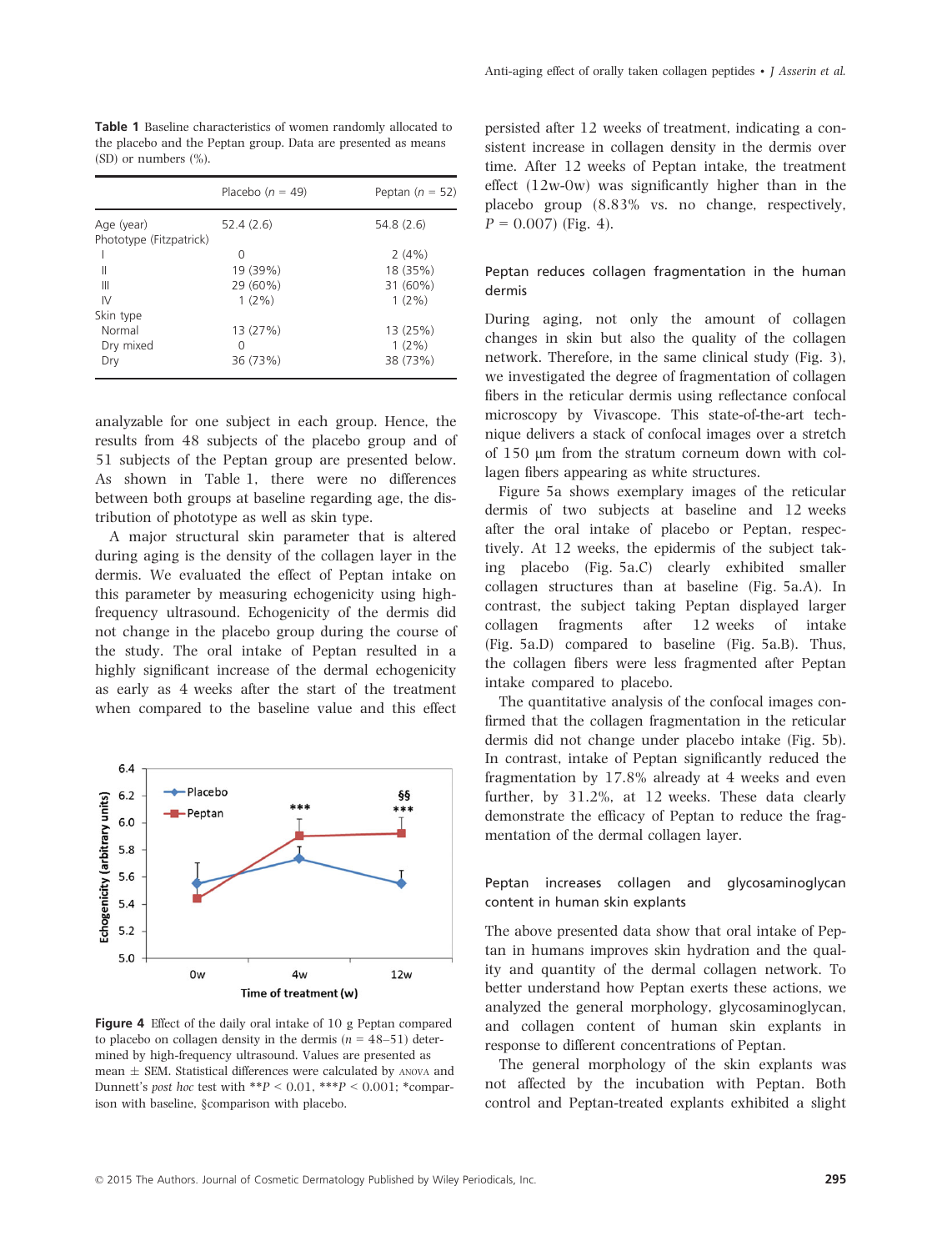

Figure 5 Effect of the daily oral intake of 10 g Peptan compared to placebo on the collagen network fragmentation of the reticular dermis ( $n = 48-51$ ). (a) Exemplary confocal images showing the collagen network of the reticular dermis before and after 12 weeks of daily oral intake of 10 g Peptan compared to placebo. (b) Quantification. Values are presented as mean (SEM). Statistical differences were calculated by ANOVA and Dunnett's post hoc test with \*P < 0.05, \*\*P < 0.01, \*\*\*P < 0.001; \*comparison with baseline, § comparison with placebo.

parakeratosis, no evidence of stimulation in the epidermis, and a well-cellularized collagen network in the papillary dermis (data not shown).

As depicted in Figure 6, the glycosaminoglycan level in the basal epidermis increased in skin explants in response to Peptan incubation, visible as blue staining in the histological slides (Fig. 6a). The quantification of the images (Fig. 6b) shows that this increase was dosedependent within the range of 0.01–0.1 mg/mL Peptan with a fivefold and a highly significant 18-fold increase, respectively. At 1 mg/mL Peptan, saturation of the effect was reached with a significant 17-fold increase compared to the control.

In line with the glycosaminoglycan content, Sirius Red staining of human skin explants revealed that the collagen content of the papillary dermis increased in response to incubation with Peptan (Fig. 7a). This increase was dose-dependent with 3% more collagen in the presence of 0.01 mg/mL Peptan and a significant maximal increase of 9% in the presence of 0.1 mg/mL Peptan (Fig. 7b). Again, saturation of the effect was reached at 1 mg/mL Peptan with a significant increase of 5.4%. Given the high basal amount of collagen in the papillary dermis, a 5% increase is considered to be a clear biological difference.

Thus, Peptan is highly efficacious to increase the amount of water-binding glycosaminoglycans and the collagen content of human skin. These effects might underlie the increase in skin moisture (Fig. 2) and collagen density (Fig. 4) observed in the clinical studies.

# **Discussion**

Collagen peptides are a bioactive ingredient used in functional foods and dietary supplements, such as nutricosmetics, to help improve parameters of skin physiology. In the present study, we report that the oral supplementation with specific collagen peptides (Peptan®) improves skin hydration as well as the density and the structure of the collagen network of the dermis. To our knowledge, this is the first clinical study showing an effect of collagen peptides on dermal collagen fragmentation. Analysis of human skin explants cultured ex vivo in the presence of specific collagen peptides  $(Peptan^{(R)})$  indicated that an increase in dermal collagen and epidermal GAG content might be responsible for the observed physiological effects.

The properties of skin are defined by the complex architecture of its different layers, which are increasingly degraded during aging. Skin contains up to 70% of collagen, which provides the tissue with tensile strength. However, the collagen content declines with age and this process is accelerated in women by the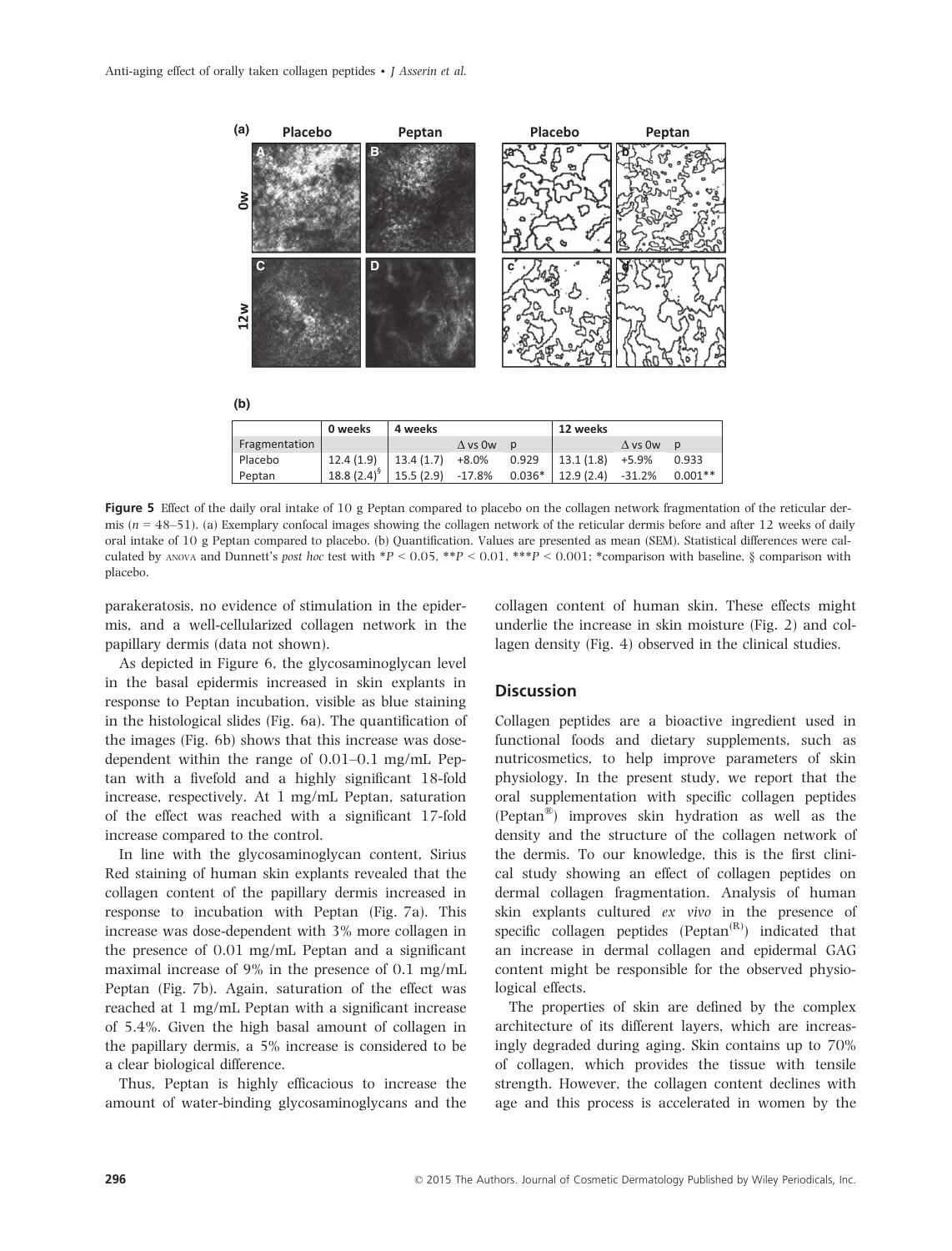

Figure 6 Glycosaminoglycan (GAG) content of the basal epidermis in human skin explants (a) visualized by Alcian Blue staining after incubation with (A) control, (B) 0.01 mg/mL Peptan, (C) 0.1 mg/mL Peptan, (D) 1 mg/mL Peptan for 9 days (representative images). (b) GAG content was quantified using OLYMPUS CELL<sup>D</sup> Software and expressed as surface %. Values are presented as mean  $\pm$  SEM. Statistical differences were calculated by ANOVA and Dunnett's post hoc test with \*P < 0.05, \*\*P < 0.01, \*\*\*P < 0.001.

hormonal changes of the menopause.<sup>31</sup> In the first 4 years of menopause, the synthesis of collagen decreases by up to  $30\%$ .<sup>32</sup> A weakening of the dermis measured as decreased echogenicity has been related to increased skin wrinkling. $33$  We found that oral supplementation with fish collagen peptides (Peptan<sup>®</sup>F) in women increased the collagen density in the dermis by 9%, as measured by high-frequency ultrasound. In addition, collagen peptides  $(Peptan^{\circledR}F)$  dose-depen-

dently increased the amount of collagen in the dermis of human skin explants by up to 5% which can be considered an important biological increase in light of the high basal amount of collagen in the papillary dermis. This finding strongly indicates that collagen peptides strengthen the dermis by inducing collagen synthesis and might thereby reduce skin wrinkling. Our results are in line with two recent studies that have directly shown an induction of collagen synthesis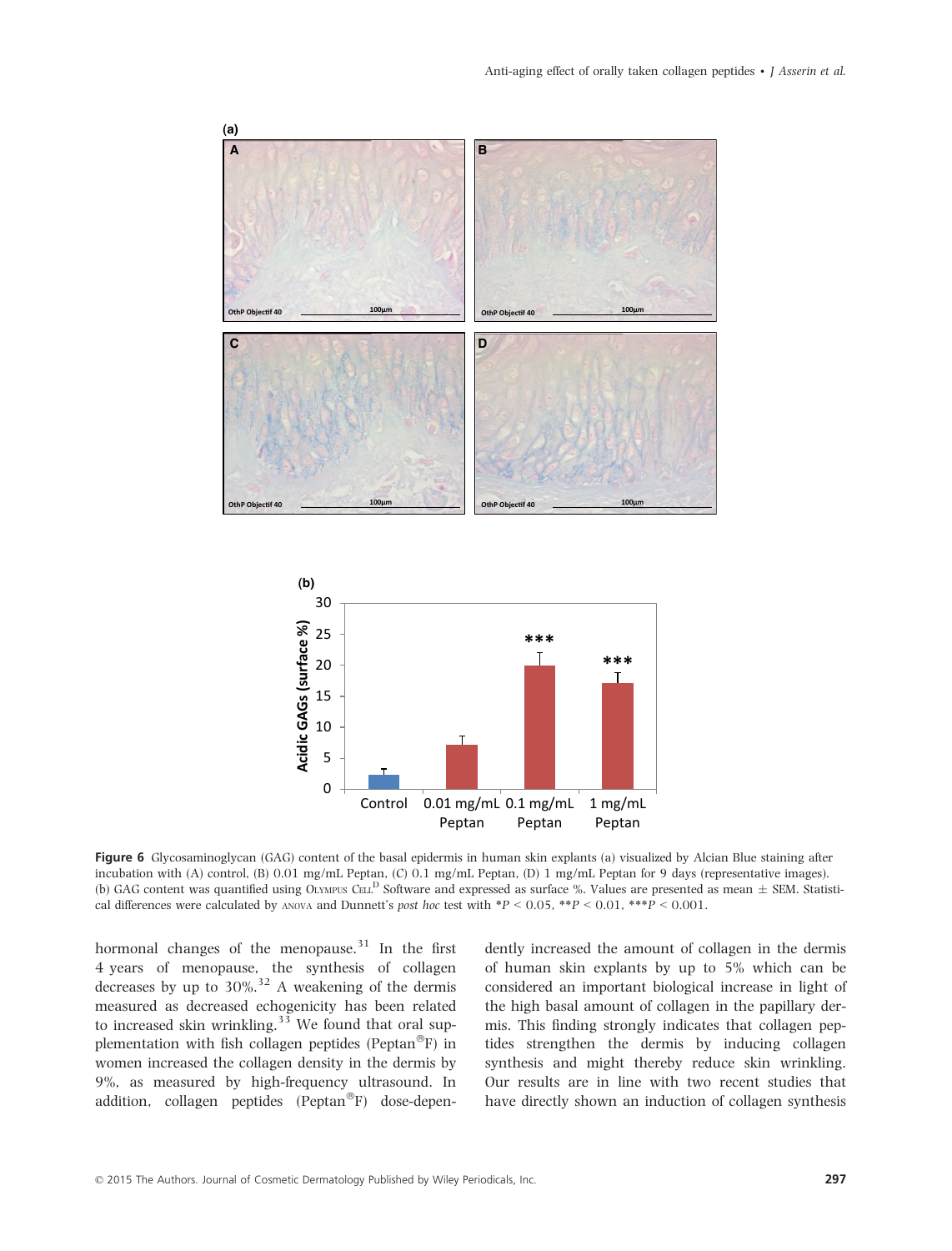![](_page_7_Figure_1.jpeg)

![](_page_7_Figure_2.jpeg)

Figure 7 Total collagen content of the papillary dermis of human skin explants (a) visualized by Sirius Red staining after incubation with (A) control, (B) 0.01 mg/mL Peptan, (C) 0.1 mg/mL Peptan, (D) 1 mg/mL Peptan for 9 days (representative images). (b) Total collagen content was quantified using OLYMPUS CELL<sup>D</sup> Software and expressed as surface %. Values are presented as mean  $\pm$  SEM. Statistical differences were calculated by ANOVA and Dunnett's post hoc test with  $*P < 0.05$ ,  $*P < 0.01$ ,  $*PP < 0.001$ .

in response to oral collagen peptide administration. Zague  $et al.<sup>21</sup>$  reported that bovine collagen peptide feeding to rats increased collagen type I and IV protein content in the skin. Liang et  $al.^{20}$  could link an induction of collagen type I and III mRNA and protein levels upon fish collagen peptide feeding to an increased dermal thickness and hydroxyproline content in rats. Further, porcine collagen peptides were demonstrated to increase the diameter of collagen fibrils in the skin of pigs.22 Recently, a pilot trial using a fish collagen peptide (Peptan®F) containing formulation showed that collagen density increased after 12 weeks of collagen peptide treatment.<sup>26</sup> Another clinical trial has detected an increase of procollagen and elastin in skin lymph fluid after 8 weeks of oral porcine collagen peptide supplementation indicating an induction of extracellular

**(a)**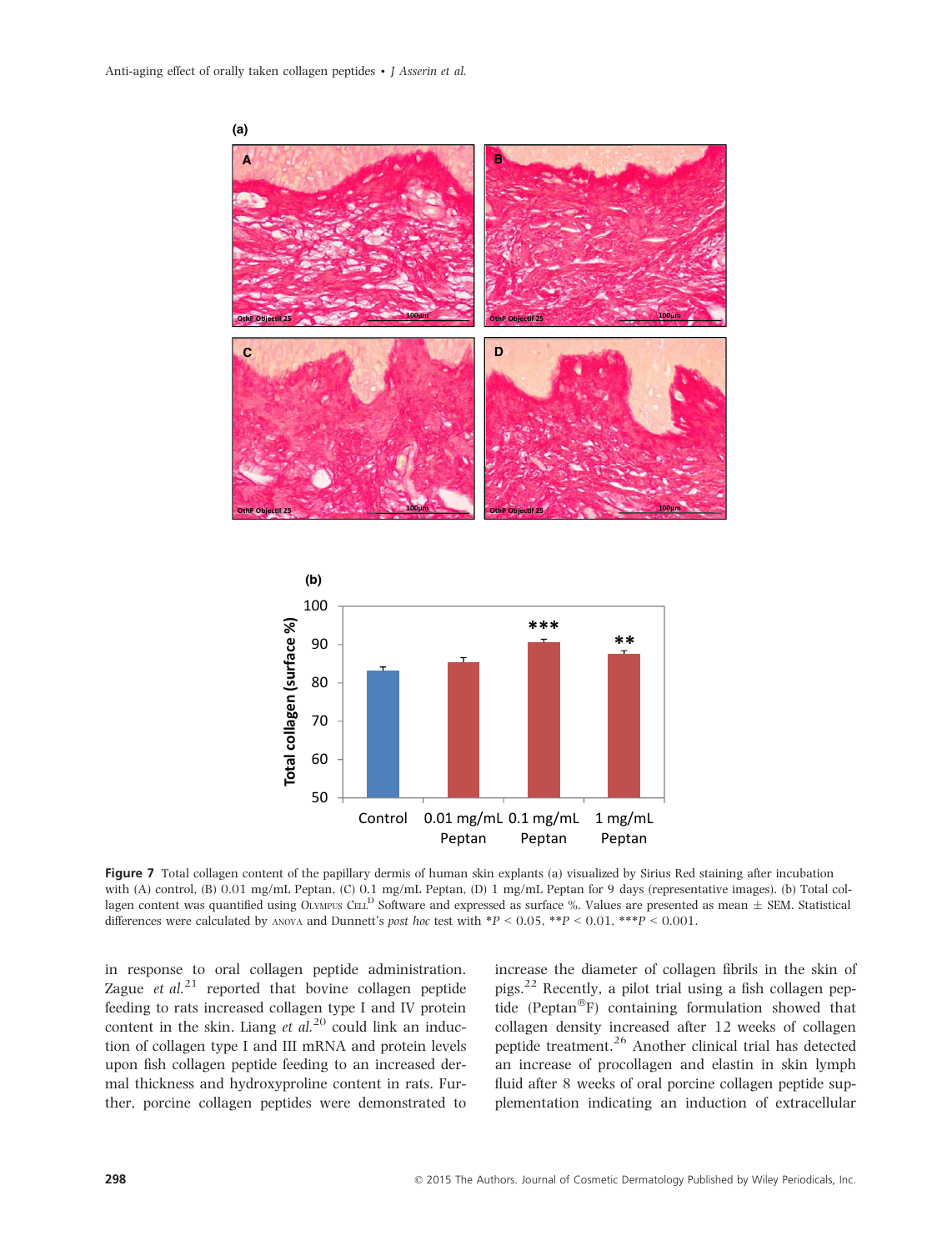matrix synthesis.<sup>27</sup> However, no data were assessed regarding structural changes in the dermal collagen network.

During skin aging, the fragmentation of the dermal collagen network by MMPs has been described to have major consequences not only for the skin's structure but also for the microenvironment of the dermal fibroblasts.<sup>34</sup> The cells detach from the loosening and increasingly disorganized network of shorter and thinner collagen fibers and lack the mechanical stimulus which is a key factor to induce collagen synthesis.<sup>4,32</sup> The induction of different MMPs has been described to be linked to collagen fragmentation.<sup>5</sup> In a model of fibroblasts cultured in a collagen lattice, MMP1 digestion mimicked the negative effect of collagen fragmentation on fibroblast function described for aged skin in vivo.<sup>35</sup> In the above reported clinical study, we used a state-of-the-art technology, reflectance confocal microscopy, to assess the effect of oral fish collagen peptide (Peptan<sup>®</sup>F) supplementation on dermal collagen fragmentation in human skin. Collagen peptide supplementation significantly decreased the fragmentation of the collagen in the reticular dermis. To our knowledge, this is the first clinical evidence for such an anti-aging effect. One previous investigation demonstrated that fish collagen peptide feeding to rats could decrease the collagen fragmentation in skin in accordance with our results. $20$  This effect was linked to a reduced expression of MMP1 and an induction of its inhibitor TIMP1.

The water content of the skin depends on the cutaneous evaporation rate and the hydration level of the epidermis, contributing to maintain skin health and a youthful appearance. $<sup>7</sup>$  In the above presented clinical</sup> trial, we observed a significant increase in skin moisture level after porcine and fish collagen peptide (Pep $tan<sup>®</sup>$  supplementation when compared to placebo. However, the TEWL, a measure of stratum corneum integrity, was not affected. As the presence of waterbinding glycosaminoglycans, mainly hyaluronic acid, determines the hydration level of skin, we assessed the effect of collagen peptides on glycosaminoglycans in the epidermis of human skin explants. Collagen peptides (Peptan $^{\circ}$ F) very clearly and significantly increased the amount of glycosaminoglycans in the epidermis in a dose-dependent manner suggesting that an increase in glycosaminoglycan synthesis is responsible for the moisturizing effect. In line with our results, fish collagen peptides in combination with glucosamine and vitamin C have been reported to increase skin moisture and elasticity after 6 weeks in women with dry skin in a noncontrolled study.<sup>30</sup> Another trial

showed a dose-dependent increase of skin moisture but not TEWL after fish or porcine collagen peptide supplementation for 4 weeks, comparable to our findings. $^{29}$ Interestingly, a recent open-label study with a formulation containing 5 g fish collagen (Peptan<sup>®</sup>F) reported an improvement in skin dryness and face wrinkles, indicating that a dose of 5 g of collagen peptides might be effective.<sup>26</sup> A recent clinical trial failed to see an effect of porcine collagen peptide supplementation on skin hydration or TEWL after 8 weeks; however, the baseline values of skin hydration were rather low and some of the administered doses were very weak (2.5 g/  $\frac{128}{9}$  A set of *in vivo* studies further demonstrated that fish collagen peptides and collagen peptide-derived dipeptides could prevent the decrease in water content and the increase in TEWL in mouse models of photoag $ing^{16,18,19}$  with one study making the link to an increase of the dermal hyaluronic acid content.<sup>16</sup> This proposed mechanism of action is further substantiated by data from an investigation studying the effect of proline–hydroxyproline, one of the major dipeptides present in human blood after collagen peptide ingestion, on human dermal fibroblast function.<sup>36</sup> An increase in hyaluronic acid secretion was observed in response to proline–hydroxyproline, which was linked to an increased expression of hyaluronic acid synthase  $(HAS)$ 2, the key enzyme of hyaluronic acid synthesis.<sup>17</sup> A link between induced HAS expression and improved skin hydration in humans has been recently established.<sup>37</sup>

The exact mechanisms of action whereby collagen peptides modulate fibroblast function is poorly characterized to date, but certain peptide sequences within the collagen peptides may be specifically recognized by the cell membrane of the fibroblast. A number of studies have been performed on other cell types such as osteoblasts, osteoclasts,<sup>38</sup> and chondrocytes, which originate from the same stem cell line and share certain characteristics, such as the capacity to produce collagen. Further, the dipeptides proline–hydroxyproline and hydroxyproline–glycine, which are abundant in the circulation after collagen peptide ingestion, might contain a certain level of bioactivity in fibroblasts.<sup>17,18</sup>

In conclusion, we provide clinical evidence for the efficacy of specific collagen peptides (Peptan<sup>®</sup>) to improve skin moisture and, for the first time, to prevent and reduce the fragmentation of the dermal collagen network, thus counteracting one of the hallmarks of skin aging. The improvement of those physiological skin parameters is likely linked to an increase of collagen and glycosaminoglycan synthesis in the respective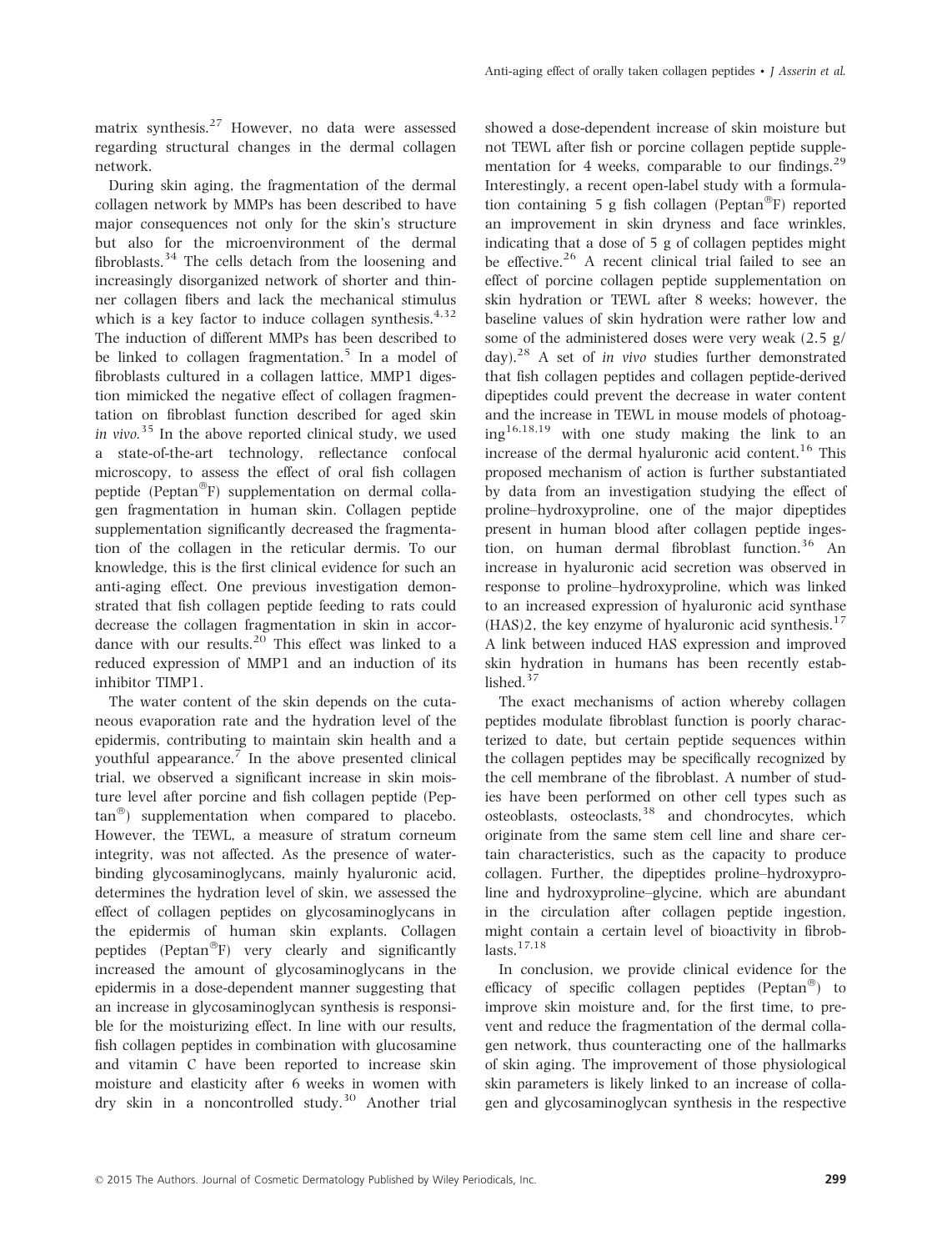skin layers. These data demonstrate that the oral supplementation with specific collagen peptides can improve skin structure and health from within.

# References

- 1 Schagen SK, Zampeli VA, Makrantonaki E et al. Discovering the link between nutrition and skin aging. Dermatoendocrinology 2012; 4: 298–307.
- 2 Draelos ZD. Nutrition and enhancing youthful-appearing skin. Clin Dermatol 2010; 28: 400–8.
- 3 Shuster S, Black MM, McVitie E. The influence of age and sex on skin thickness, skin collagen and density. Br J Dermatol 1975; 93: 639–43.
- 4 Varani J, Dame MK, Rittie L et al. Decreased collagen production in chronologically aged skin: roles of age-dependent alteration in fibroblast function and defective mechanical stimulation. Am J Pathol 2006; 168: 1861–8.
- 5 Quan T, Little E, Quan H et al. Elevated matrix metalloproteinases and collagen fragmentation in photodamaged human skin: impact of altered extracellular matrix microenvironment on dermal fibroblast function. J Invest Dermatol 2013; 133: 1362–6.
- 6 Chung JH, Seo JY, Choi HR et al. Modulation of skin collagen metabolism in aged and photoaged human skin in vivo. J Invest Dermatol 2001; 117: 1218–24.
- 7 Calleja-Agius J, Brincat M, Borg M. Skin connective tissue and ageing. Best Pract Res Clin Obstet Gynaecol 2013; 27: 727–40.
- 8 Kligman AM, Zheng P, Lavker RM. The anatomy and pathogenesis of wrinkles. Br J Dermatol 1985; 113: 37– 42.
- 9 Sakai S, Yasuda R, Sayo T et al. Hyaluronan exists in the normal stratum corneum. J Invest Dermatol 2000; 114: 1184–7.
- 10 Verdier-Sevrain S, Bonte F. Skin hydration: a review on its molecular mechanisms. J Cosmet Dermatol 2007; 6: 75–82.
- 11 Liu C, Sugita K, Nihei K et al. Absorption of hydroxyproline-containing peptides in vascularly perfused rat small intestine in situ. Biosci Biotechnol Biochem 2009; 73: 1741–7.
- 12 Aito-Inoue M, Lackeyram D, Fan MZ et al. Transport of a tripeptide, gly-pro-hyp, across the porcine intestinal brush-border membrane. J Pept Sci 2007; 13: 468–74.
- 13 Shigemura Y, Kubomura D, Sato Y et al. Dose-dependent changes in the levels of free and peptide forms of hydroxyproline in human plasma after collagen hydrolysate ingestion. Food Chem 2014; 159: 328–32.
- 14 Kawaguchi T, Nanbu PN, Kurokawa M. Distribution of prolylhydroxyproline and its metabolites after oral administration in rats. Biol Pharm Bull 2012; 35: 422–7.
- 15 Watanabe-Kamiyama M, Shimizu M, Kamiyama S et al. Absorption and effectiveness of orally administered low

molecular weight collagen hydrolysate in rats. J Agric Food Chem 2010; 58: 835–41.

- 16 Oba C, Ohara H, Morifuji M et al. Collagen hydrolysate intake improves the loss of epidermal barrier function and skin elasticity induced by uvb irradiation in hairless mice. Photodermatol Photoimmunol Photomed 2013; 29: 204–11.
- 17 Ohara H, Ichikawa S, Matsumoto H et al. Collagenderived dipeptide, proline-hydroxyproline, stimulates cell proliferation and hyaluronic acid synthesis in cultured human dermal fibroblasts. *J Dermatol* 2010; 37: 330-8.
- 18 Shimizu J, Asami N, Kataoka A et al. Oral collagenderived dipeptides, prolyl-hydroxyproline and hydroxyprolyl-glycine, ameliorate skin barrier dysfunction and alter gene expression profiles in the skin. Biochem Biophys Res Commun 2015; 456: 626-30.
- 19 Tanaka M, Koyama Y, Nomura Y. Effects of collagen peptide ingestion on uv-b-induced skin damage. Biosci Biotechnol Biochem 2009; 73: 930–2.
- 20 Liang J, Pei X, Zhang Z et al. The protective effects of long-term oral administration of marine collagen hydrolysate from chum salmon on collagen matrix homeostasis in the chronological aged skin of sprague-dawley male rats. J Food Sci 2010; 75: H230–8.
- 21 Zague V, de Freitas V, da Costa Rosa M et al. Collagen hydrolysate intake increases skin collagen expression and suppresses matrix metalloproteinase 2 activity. J Med Food 2011; 14: 618–24.
- 22 Matsuda N, Koyama Y, Hosaka Y et al. Effects of ingestion of collagen peptide on collagen fibrils and glycosaminoglycans in the dermis. J Nutr Sci Vitaminol (Tokyo) 2006; **52**: 211–5.
- 23 Shigemura Y, Iwai K, Morimatsu F et al. Effect of prolylhydroxyproline (pro-hyp), a food-derived collagen peptide in human blood, on growth of fibroblasts from mouse skin. J Agric Food Chem 2009; 57: 444–9.
- 24 Albini A, Adelmann-Grill BC. Collagenolytic cleavage products of collagen type i as chemoattractants for human dermal fibroblasts. Eur J Cell Biol 1985; 36: 104– 7.
- 25 Postlethwaite AE, Seyer JM, Kang AH. Chemotactic attraction of human fibroblasts to type i, ii, and iii collagens and collagen-derived peptides. Proc Natl Acad Sci U S A 1978; 75: 871–5.
- 26 Borumand M, Sibilla S. Daily consumption of the collagen supplement pure gold collagen<sup>®</sup> reduces visible signs of aging. Clin Interv Aging 2014; 9: 1747–58.
- 27 Proksch E, Schunck M, Zague V et al. Oral intake of specific bioactive collagen peptides reduces skin wrinkles and increases dermal matrix synthesis. Skin Pharmacol Physiol 2014; 27: 113–9.
- 28 Proksch E, Segger D, Degwert J et al. Oral supplementation of specific collagen peptides has beneficial effects on human skin physiology: a double-blind, placebo-controlled study. Skin Pharmacol Physiol 2014; 27: 47–55.
- 29 Ohara H, Ito K, Iida H et al. Improvement in the moisture content of the stratum corneum following 4 weeks of col-